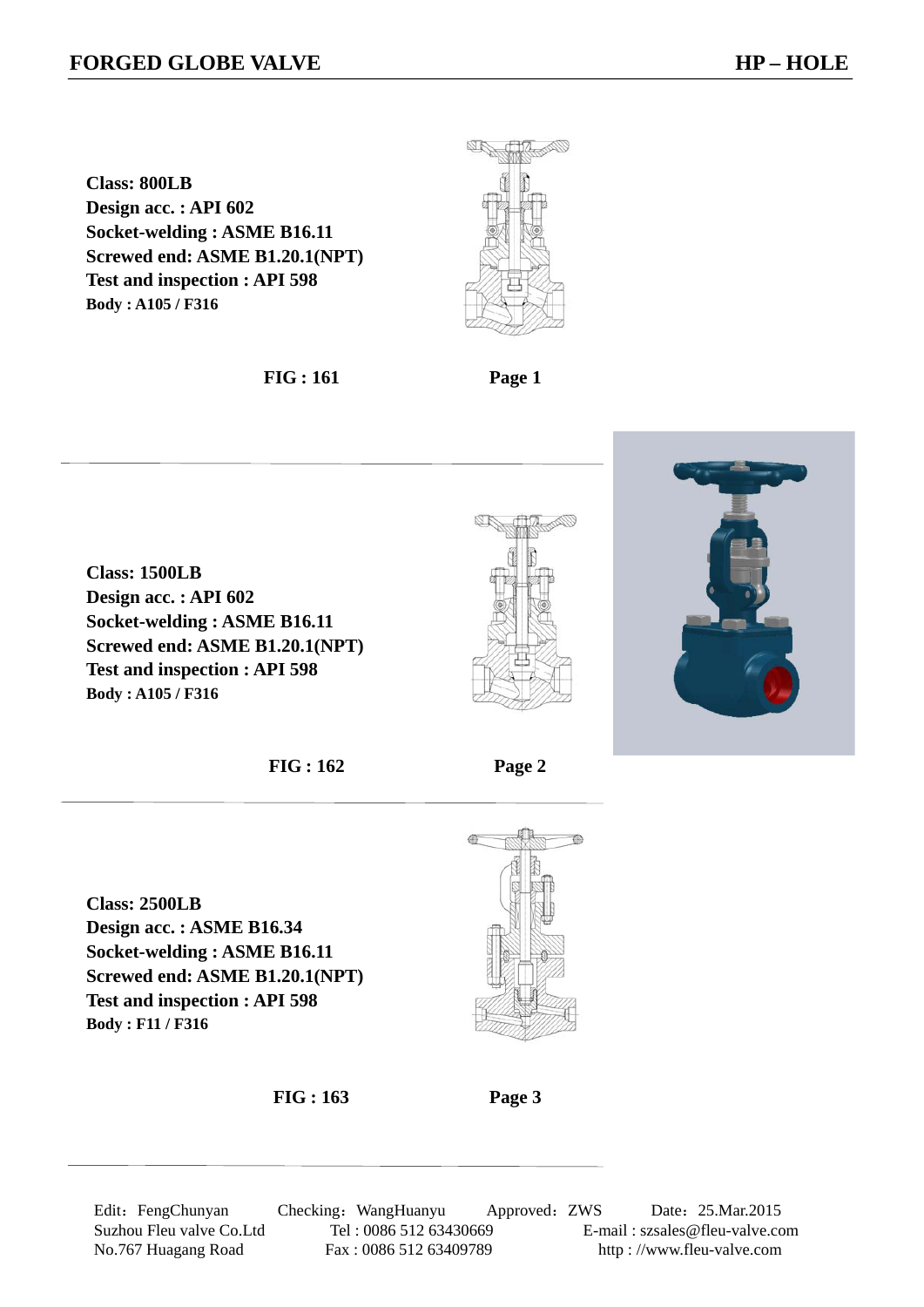### FORGED GLOBE VALVE HP - HOLE 161



| FIG.    | <b>Class</b> | <b>Material</b> | Range       |
|---------|--------------|-----------------|-------------|
| 145.161 | 800          | A105            | $1/4" - 2"$ |
| 235.161 | 800          | F316            | $1/4" - 2"$ |

**Design acc. : API 602 Socket-welding : ASME B16.11 Screwed end : ANSI B1.20.1(NPT) Test and inspection : API 598** 

## **Material List**

| NO.          | Part            | <b>Material</b>             |                             |  |  |
|--------------|-----------------|-----------------------------|-----------------------------|--|--|
|              |                 | FIG.145.161                 | <b>FIG.235.161</b>          |  |  |
| 1            | Body            | $A105 + STL$                | $F316+STL$                  |  |  |
| $\mathbf{2}$ | Disc            | A276-420                    | F316                        |  |  |
| 3            | <b>Stem</b>     | A182-F6a                    | F316                        |  |  |
| 4            | Bonnet gasket   | Spirl wounded graphite+304  | Spirl wounded graphite+316  |  |  |
| 5            | Bonnet          | A105                        | F316                        |  |  |
| 6            | <b>Bolt</b>     | A193-B7                     | A193-B8M                    |  |  |
| 8            | Packing         | Flexible graphite +s.s.wire | Flexible graphite +s.s.wire |  |  |
|              | Packing         | Flexible graphite           | Flexible graphite           |  |  |
| 9            | Eyebolt         | A193-B7                     | A193-B8M                    |  |  |
| 10           | Packing bushing | A276-420                    | F316                        |  |  |
| 11           | Gland flange    | A105                        | F316                        |  |  |
| 12           | Nut             | $A194-2H$                   | A194-8M                     |  |  |
| 13           | Stem nut        | A276-410                    | ZCuAl10Fe3                  |  |  |
| 14           | Handwheel       | A197                        | A197                        |  |  |
| 16           | Lock nut        | A194-2H                     | A194-8M                     |  |  |

### **Dimension List**

| <b>Class</b> | <b>Size</b>       | L   | a    | H1  | H2  | d    | D  | W   | Socket-welding |      | Screwed end      | Weight(KG)    |  |
|--------------|-------------------|-----|------|-----|-----|------|----|-----|----------------|------|------------------|---------------|--|
|              |                   |     |      |     |     |      |    |     | D <sub>1</sub> | L2   | K                |               |  |
|              | $1/4$ "           | 79  | 11.5 | 148 | 158 | 6.5  | 34 | 100 | 14.1           | 9.6  | NPT 1/4          | 2.1           |  |
|              | $3/8$ "           | 79  | 11.5 | 148 | 158 | 6.5  | 34 | 100 | 17.6           | 9.6  | NPT 3/8          | 2.1           |  |
| <b>800LB</b> | $1/2$ "           | 79  | 11.5 | 148 | 158 | 10   | 34 | 100 | 21.7           | 9.6  | NPT 1/2          | 2.0           |  |
|              | $3/4$ "           | 92  | 11.5 | 148 | 158 | 13   | 40 | 100 | 27.1           | 12.7 | NPT 3/4          | $2.2^{\circ}$ |  |
|              | $^{\prime\prime}$ | 111 | 13   | .76 | 192 | 17.5 | 49 | 125 | 33.8           | 12.7 | NPT <sub>1</sub> | 3.8           |  |
|              | $11/4$ "          | 120 | 16   | 209 | 227 | 23   | 58 | 160 | 42.6           | 12.7 | <b>NPT 1 1/4</b> | 5.5           |  |
|              | $1/2$ "           | 152 | 16   | 221 | 241 | 28.5 | 64 | 160 | 48.6           | 12.7 | <b>NPT 1 1/2</b> | 7.1           |  |
|              | 2''               | 172 | 20   | 255 | 279 | 35   | 78 | 180 | 61.1           | 15.9 | NPT <sub>2</sub> | 11.5          |  |

Edit: FengChunyan Checking: WangHuanyu Approved: ZWS Date: 25.Mar.2015 Suzhou Fleu valve Co.Ltd Tel : 0086 512 63430669 E-mail : szsales@fleu-valve.com No.767 Huagang Road Fax : 0086 512 63409789 http : //www.fleu-valve.com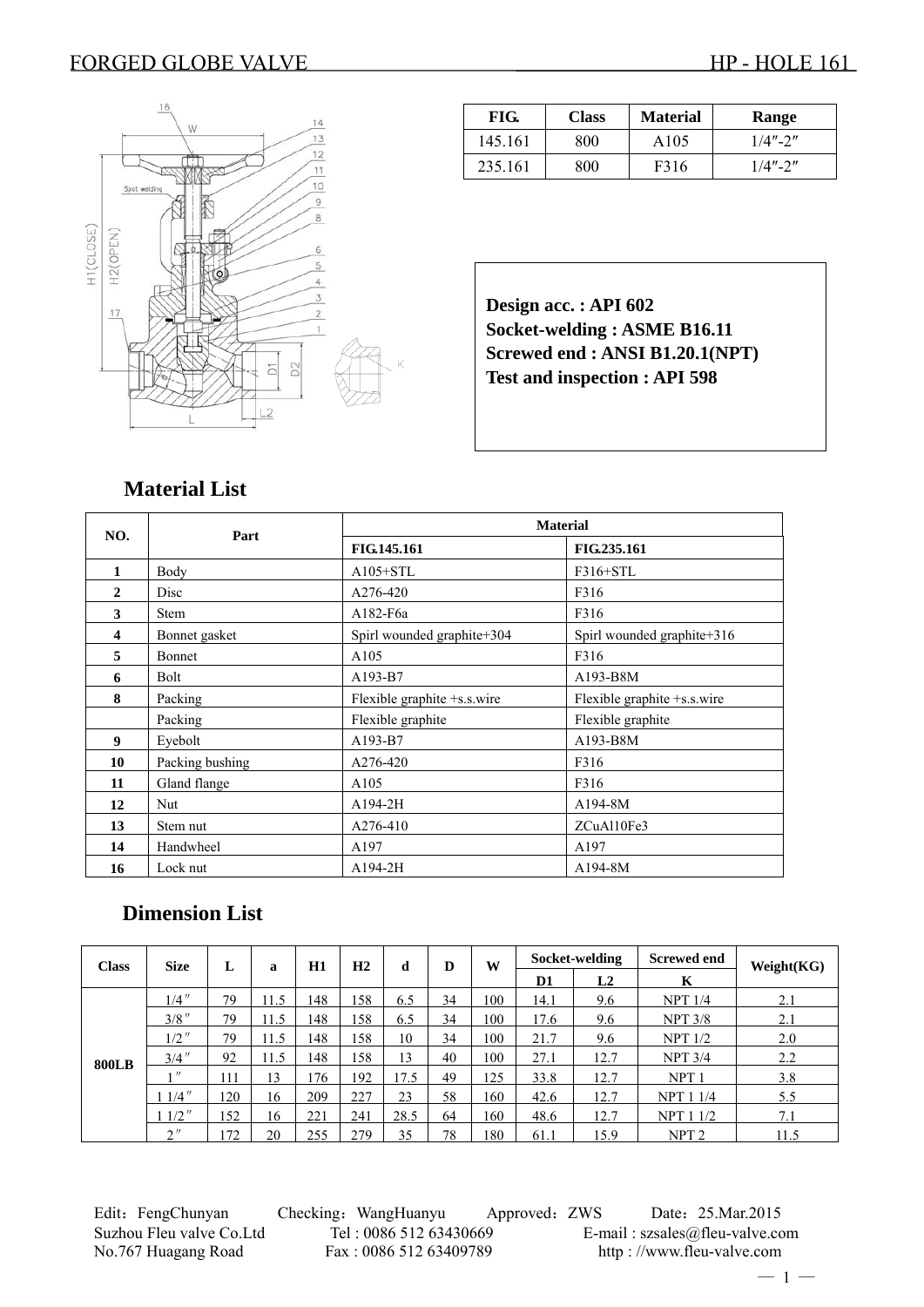### FORGED GLOBE VALVE HP - HOLE 162



| FIG.    | <b>Class</b> | <b>Material</b>  | Range      |
|---------|--------------|------------------|------------|
| 147.162 | 1500         | A <sub>105</sub> | $1/2$ "-2" |
| 237.162 | 1500         | F316             | $1/2$ "-2" |

**Design acc. : API 602 Socket-welding : ASME B16.11 Screwed end: ASME B1.20.1(NPT) Test and inspection : API 598** 

# **Material List**

| NO.          | Part            | <b>Material</b>             |                             |  |  |
|--------------|-----------------|-----------------------------|-----------------------------|--|--|
|              |                 | FIG. 147.162                | FIG. 237.162                |  |  |
| 1            | Body            | A105                        | F316                        |  |  |
| $\mathbf{2}$ | Disc            | A276-420                    | F316                        |  |  |
| 3            | <b>Stem</b>     | A182-F6a                    | F316                        |  |  |
| 4            | Bonnet gasket   | Spirl wounded graphite+304  | Spirl wounded graphite+316  |  |  |
| 5            | Bonnet          | A105                        | F316                        |  |  |
| 6            | Packing         | Flexible graphite +s.s.wire | Flexible graphite +s.s.wire |  |  |
| 7            | Packing         | Flexible graphite           | Flexible graphite           |  |  |
| 9            | Packing bushing | A276-420                    | F316                        |  |  |
| 10           | Eyebolt         | A193-B7                     | A193-B8M                    |  |  |
| 11           | Gland flange    | A105                        | F316                        |  |  |
| 13           | Stem nut        | A276-410                    | ZCuAl10Fe3                  |  |  |
| 14           | Handwheel       | A197                        | A197                        |  |  |
| 15           | Lock nut        | A194-2H                     | A194-8M                     |  |  |
| 16           | Bolt            | A193-B7                     | A193-B8M                    |  |  |

## **Dimension List**

| <b>Class</b>  | <b>Size</b>        | ⊥   | H1  | Н2  |      | D  | W   | D1   | L1 | A                |
|---------------|--------------------|-----|-----|-----|------|----|-----|------|----|------------------|
| <b>1500LB</b> | $1/2$ "            | 92  | 177 | 187 | 10   | 42 | 125 | 21.8 | 10 | NPT 1/2          |
|               | $3/4$ "            | 111 | 177 | 187 | 13   | 49 | 125 | 27.2 | 13 | NPT 3/4          |
|               | $1$ $\prime\prime$ | 120 | 211 | 227 | 17.5 | 58 | 160 | 33.9 | 13 | NPT <sub>1</sub> |
|               | $1/4$ "            | 152 | 224 | 242 | 23   | 64 | 160 | 42.7 | 13 | <b>NPT 1 1/4</b> |
|               | $1/2$ "            | 172 | 258 | 278 | 28.5 | 78 | 180 | 48.8 | 13 | <b>NPT 1 1/2</b> |
|               | $2$ "              | 220 | 301 | 325 | 35   | 88 | 200 | 61.2 | 16 | NPT <sub>2</sub> |

Edit: FengChunyan Checking: WangHuanyu Approved: ZWS Date: 25.Mar.2015 Suzhou Fleu valve Co.Ltd Tel : 0086 512 63430669 E-mail : szsales@fleu-valve.com No.767 Huagang Road Fax : 0086 512 63409789 http : //www.fleu-valve.com

 $-2-$